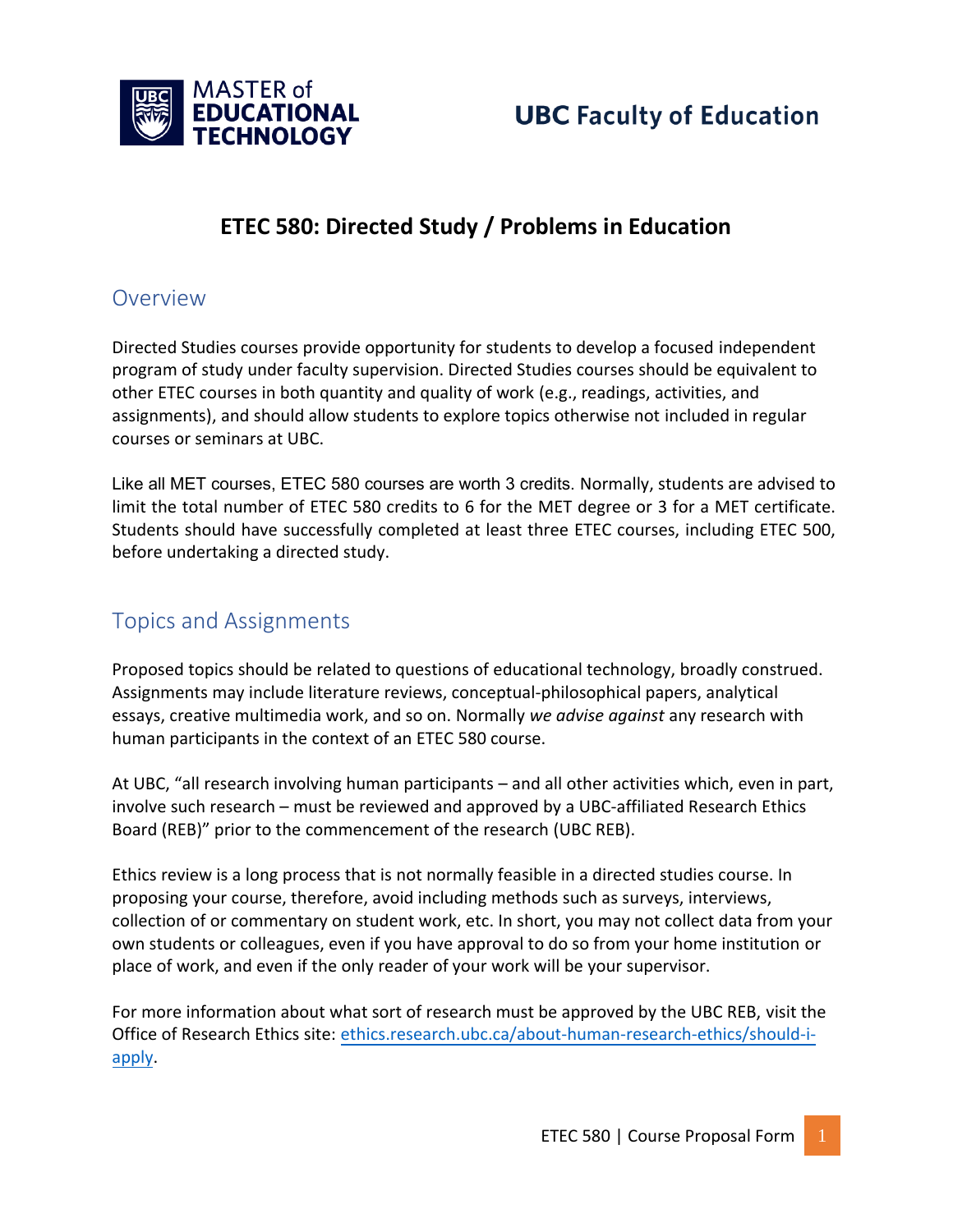

### Student Responsibilities

Students should identify a topic and a possible supervisor whose teaching or research interests align with the proposed topic area. ETEC 580 supervisors are normally selected from among MET instructors; however, MET students may also ask faculty members who teach in other UBC graduate programs to supervise. If required, the MET Academic Advisor may be able to help identify an appropriate supervisor.

In consultation with the faculty member who has agreed to supervise, students are responsible for designing a course syllabus and submitting an application form to the MET Academic Advisor *prior to the beginning of the term* in which the course will be offered.

#### **The course syllabus should include the following:**

- Statement of purpose and objectives for the proposed directed study (include a working title for the directed study).
- Course schedule (specify the form and frequency of student-supervisor consultations; also, specify the timeframe [e.g., number of weeks] over which the course will take place).
- Expected outcomes and assignments (list the expected length, format and due dates for primary course milestones, reports, papers, etc.).
- Assessment plan (list all components of grading, along with weighting and criteria).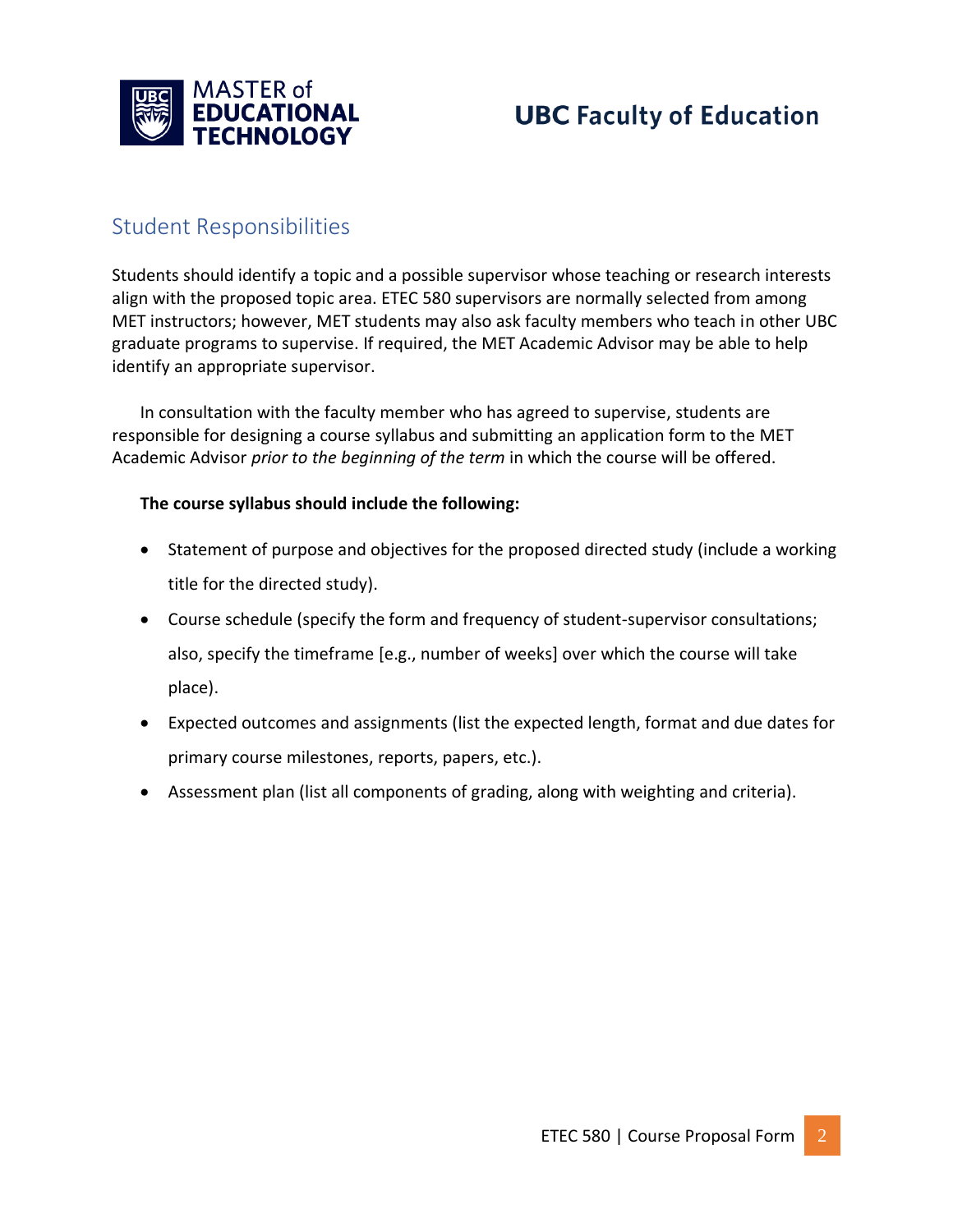



#### **ETEC 580 Course Proposal Form**

**Name of Student:** Name of Student:

**Credits:** 3 **Session:** 

**Program:** MET Degree or Graduate Certificate

**Name of Supervisor:** 

1. **Statement of purpose and objectives** for the proposed directed study (include a working title for the directed study).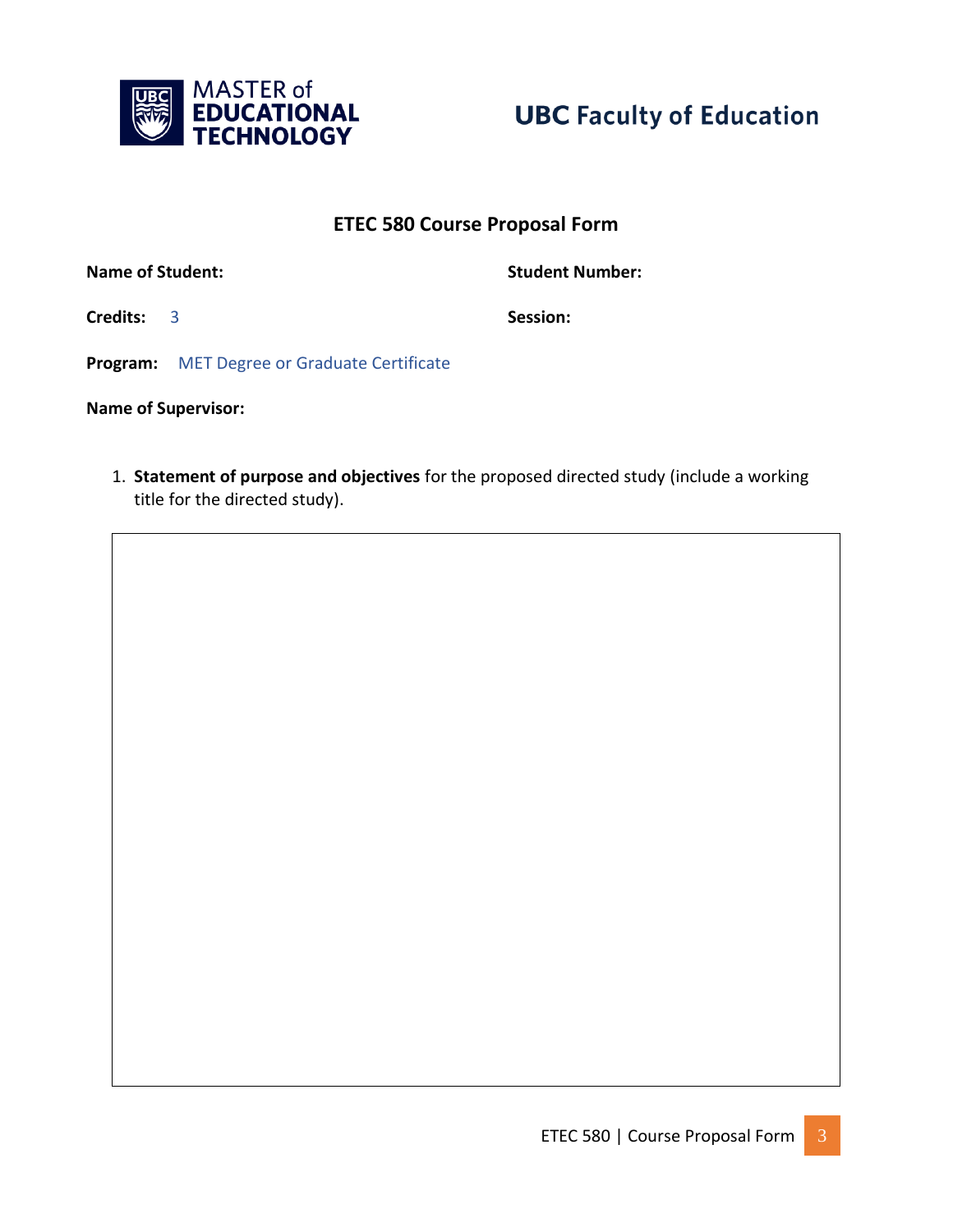

2. **Course schedule** (specify the form and frequency of student-supervisor consultations; also, specify the timeframe [e.g., number of weeks] over which the course will take place).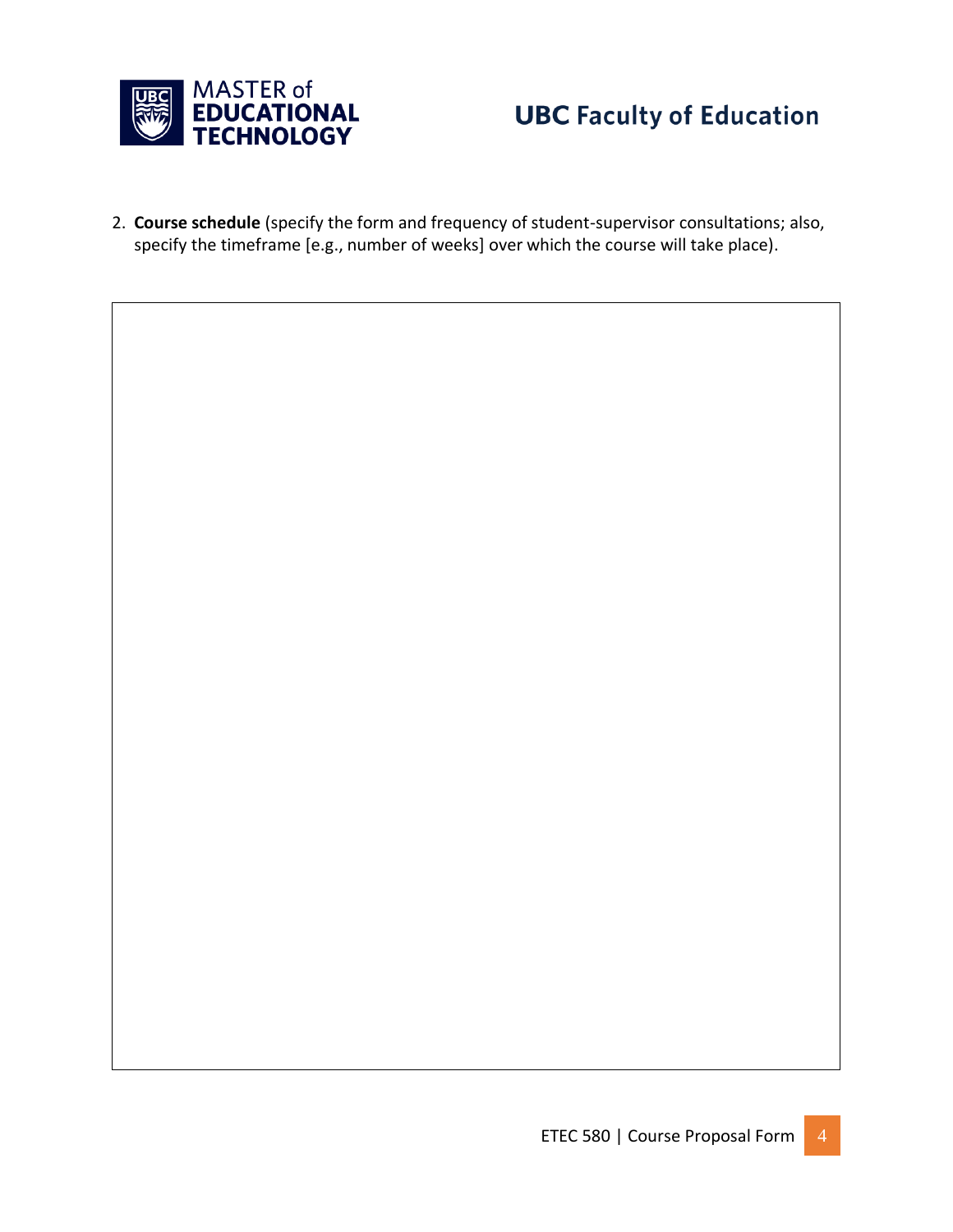

3. **Expected outcomes and assignments** (list the expected length, format and due dates for primary course milestones, reports, papers, etc.).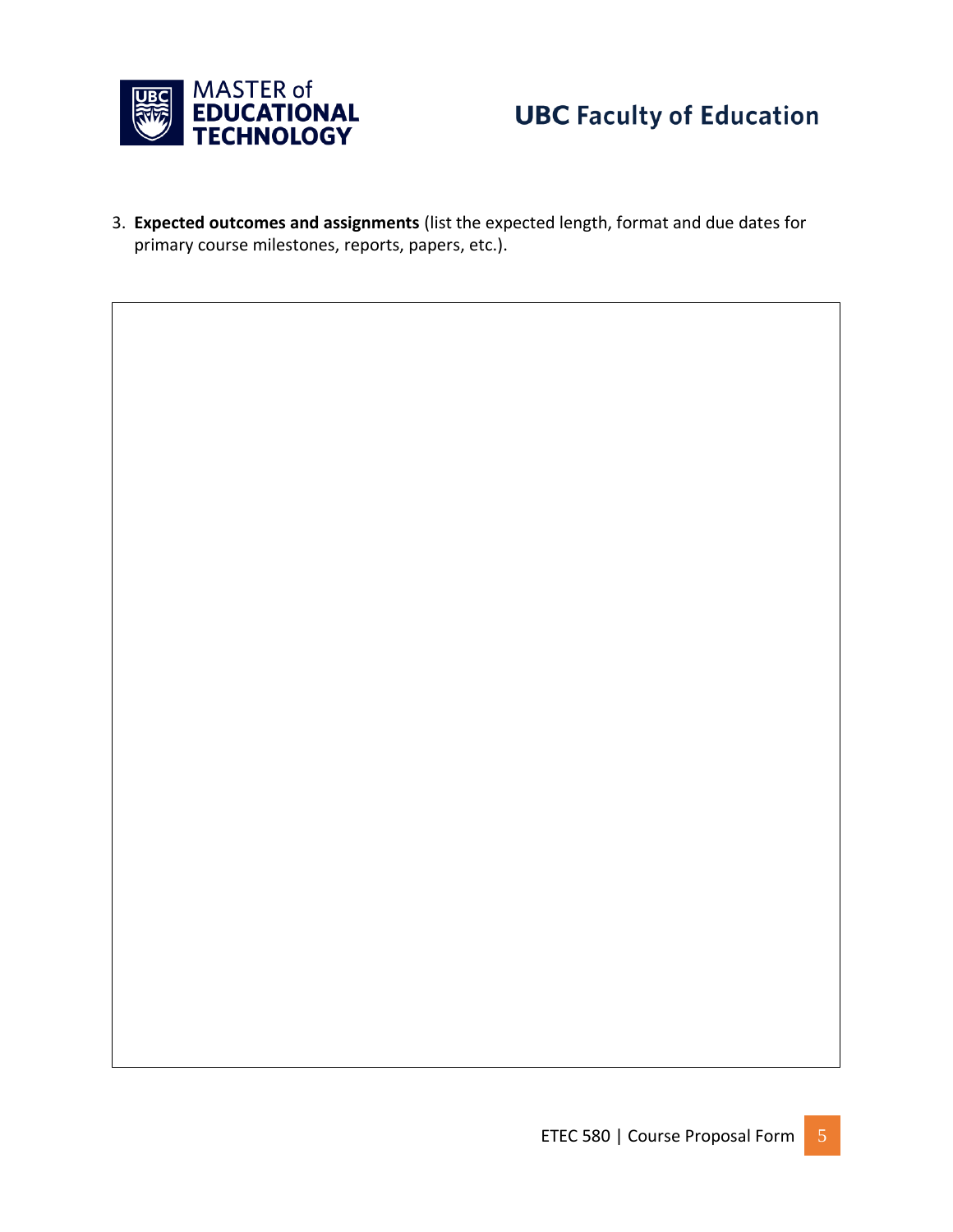

4. **Assessment plan** (list all components of grading, along with weighting and criteria).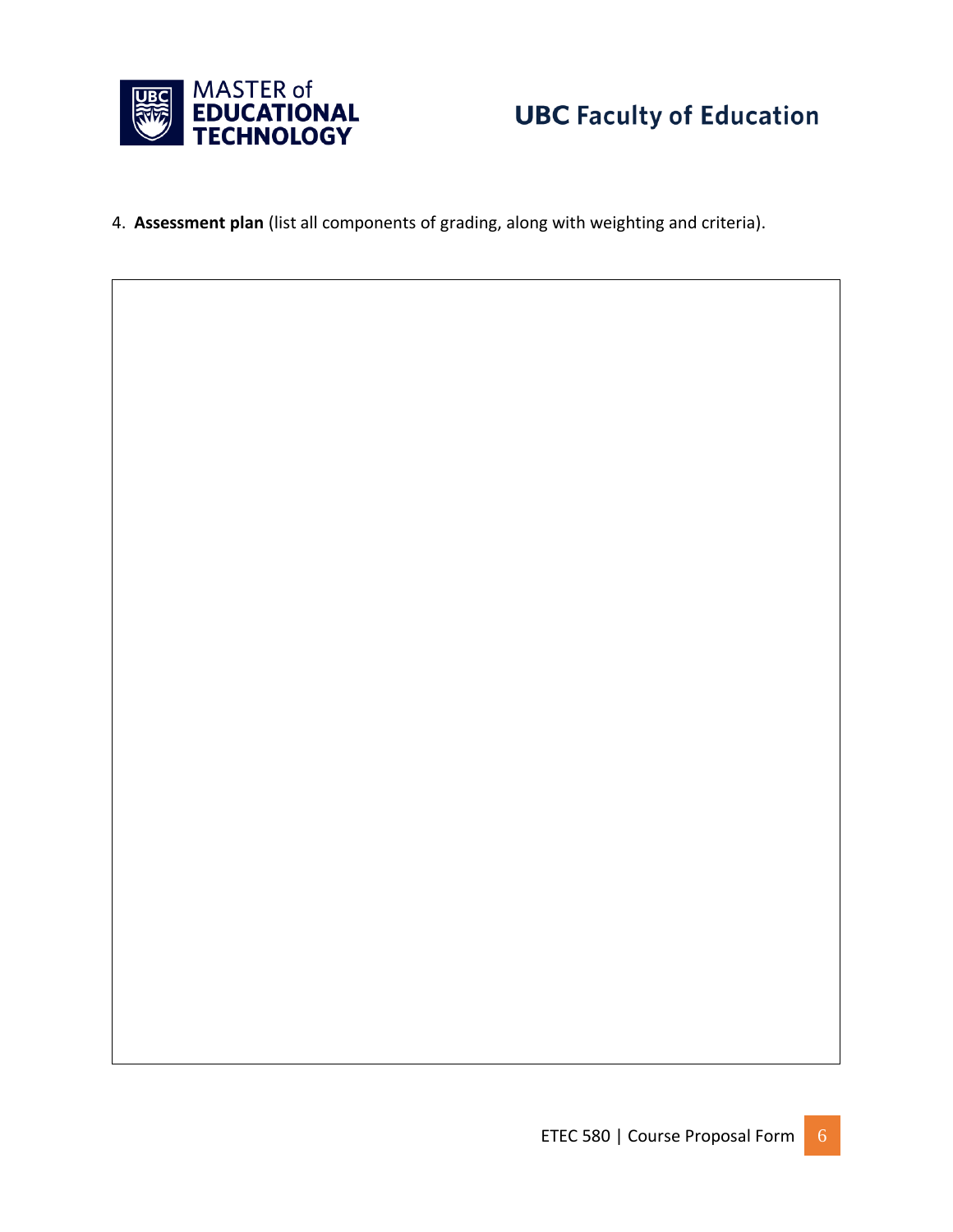

5. **Guidance plan** (outline the form and frequency of student-supervisor consultations).